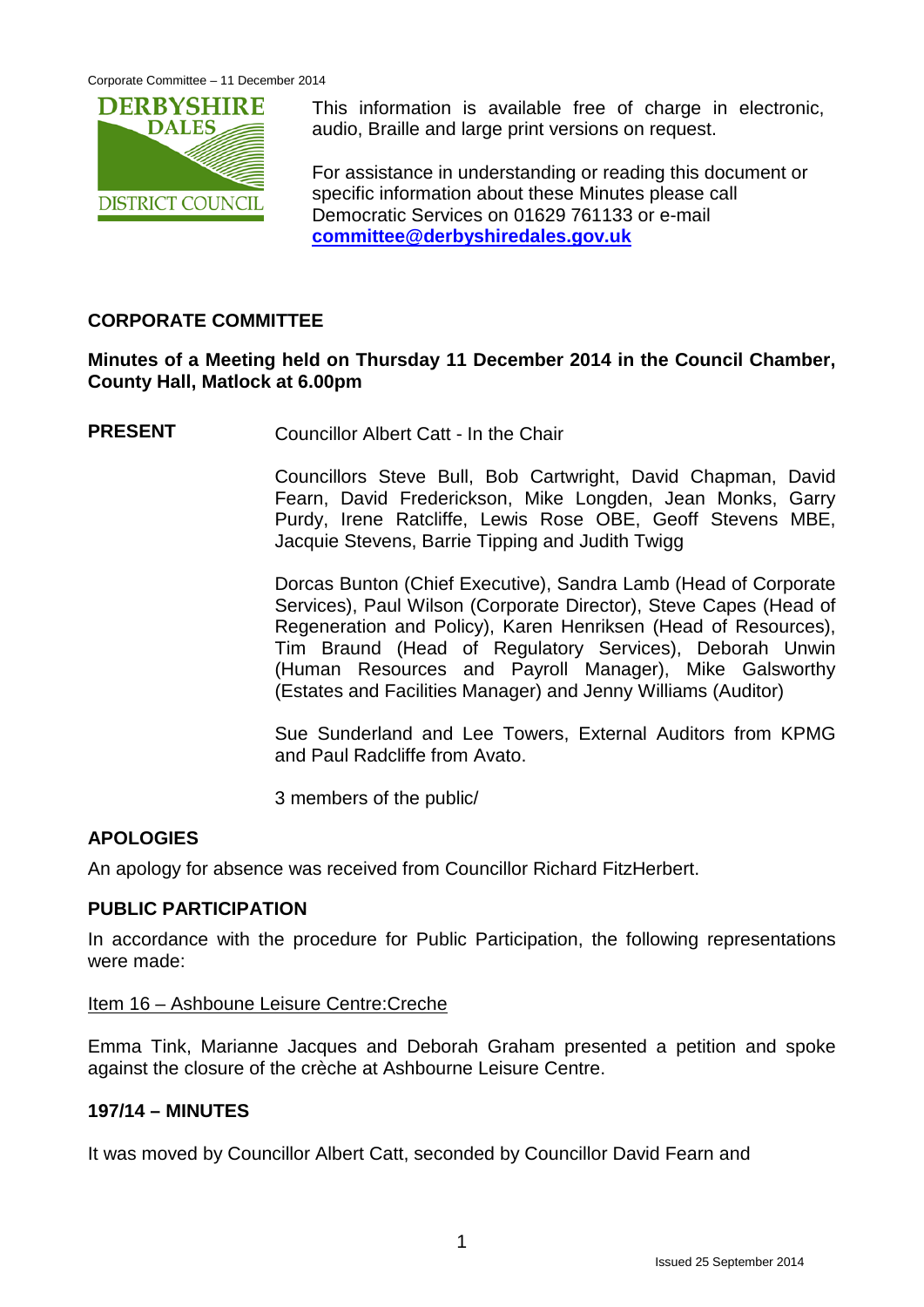**RESOLVED** (unanimously) That the minutes of the meeting of the Corporate Committee held on 18 September 2014 be approved as a correct record.

The Minutes were signed by the Chairman.

# **198/14 – DERBYSHIRE DALES DISTRICT COUNCIL ANNUAL AUDIT LETTER 2013/14**

The External Auditor presented Annual Audit Letter 2013/14 that summarised the key findings from the 2013/14 audit of the authority. The External Auditor was happy to issue an unqualified opinion on the District Council's financial statement and an unqualified conclusion on the authority's arrangements to secure value for money. A specific risk had been identified in relation to value for money but the auditor was satisfied that work completed by the authority in relation to this risk was sufficient and no additional work by the External Auditor was necessary. No material issues were identified during the audit and the District Council's Annual Governance Statement was approved.

It was moved by Councillor Lewis Rose, seconded by Councillor Geoff Stevens and

#### **RESOLVED** That the report be noted.

(unanimously)

# **199/14 – ASHBOURNE LEISURE CENTRE : CRECHE**

The Chairman agreed to vary the order of the agenda at this point for the benefit of the speakers on this item.

This report informed the Committee of action taken in accepting requests for voluntary redundancy from two crèche workers at Ashbourne Leisure Centre. These followed the identification of inefficiencies, identified during the Leisure Review, arising from the operation of this facility because of low usage.

The Committee also considered the issues raised during the public participation section of the meeting in relation to this report. In particular, the Committee discussed the potential for a community initiative to provide crèche facilities in the Centre.

It was moved by Councillor Steve Bull, seconded by Councillor Irene Ratcliffe and

| <b>RESOLVED</b> |
|-----------------|
|-----------------|

1. That the report be noted.

(unanimously)

2. That the Head of Community Development be requested to explore the potential for a community initiative to provide crèche facilities at the Ashbourne Leisure Centre.

### **200/14 – VARIOUS PARISH COUNCIL LAND AND PROPERTY MATTERS**

The Committee considered a recommendation for the retention or freehold transfer of various parcels of District Council owned land in Kirk Ireton, Hathersage and Litton for affordable housing, village centre regeneration and recreational purposes respectively.

The Estates and Facilities officer reported the comments of Kirk Ireton Parish Council and the Ward Member in relation to Peats Close. The views of Litton Parish Council were also reported but no response had been received from Hathersage Parish Council.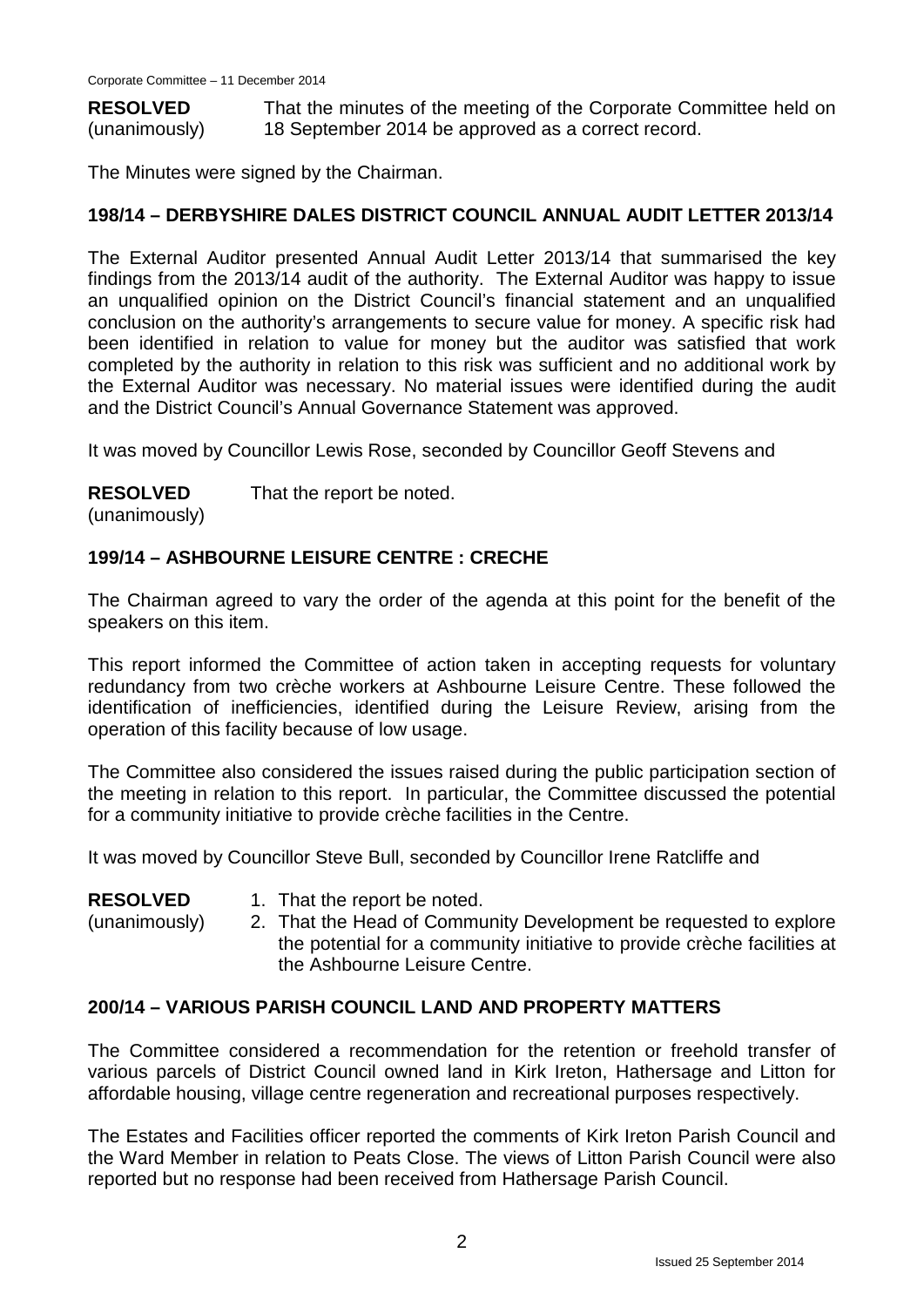It was moved by Councillor Geoff Stevens, seconded by Councillor Judith Twigg and

- **RESOLVED** (unanimously) 1. That the request for the transfer of the site off Peats Close, Kirk Ireton as shown on the plan attached at Appendix 1 to Kirk Ireton Parish Council be declined and the site be retained by the District Council as an opportunity site for potential future affordable housing development.
	- 2. That the interest expressed in acquiring a right of way across the Kirk Ireton site be explored further on the basis that should acceptable terms be agreed, this would be reported to a future meeting of this Committee.
	- 3. That the terms outlined in paragraph 3.3 of this report for transferring the freehold of the Hathersage Public Conveniences and adjacent areas of land as shown on the plan at Appendix 2 to Hathersage Parish Council as part of the Hathersage Village Centre scheme are agreed.
	- 4. That, subject to no objections being received to the Notice of Intention, the terms outlined in paragraph 3.4 of this report for offering to transfer the freehold of the Recreation Ground at Church Lane, Litton as shown on the plan at Appendix 3 to Litton Parish Council for use as a Village Play Area and Sensory Garden are agreed.
	- 5. That should any objections be received as a result of the Notice of Intention these will be referred to the next available Policy Committee for further consideration of the matter.
	- 6. That in cases 3 and 4 above, each party will be responsible for their own legal costs.
	- **7.** That members note that the transfers in cases 3 and 4 above comprise undervalue transactions as permitted by the General Disposal Consent 2003.

# **201/14 – PUBLIC SECTOR INTERNAL AUDIT STANDARDS – IMPROVEMENT PLAN**

The Public Sector Internal Audit Standards (PSIAS) took effect on 1 April 2013 and require the Head of Internal Audit to develop and maintain a quality assurance and improvement programme to enable the internal audit activity to be assessed against the PSIAS.

A self-assessment had been completed and was considered to have demonstrated that the internal audit consortium was compliant. However, in the light of PSIAS's encouragement to continually improve the proficiency, effectiveness and quality of the service provided an Improvement Plan had been developed and was appended to the report. Progress against this plan would be reported to a future meeting of the Committee.

It was moved by Councillor Steve Bull, seconded by Councillor Jaquie Stevens and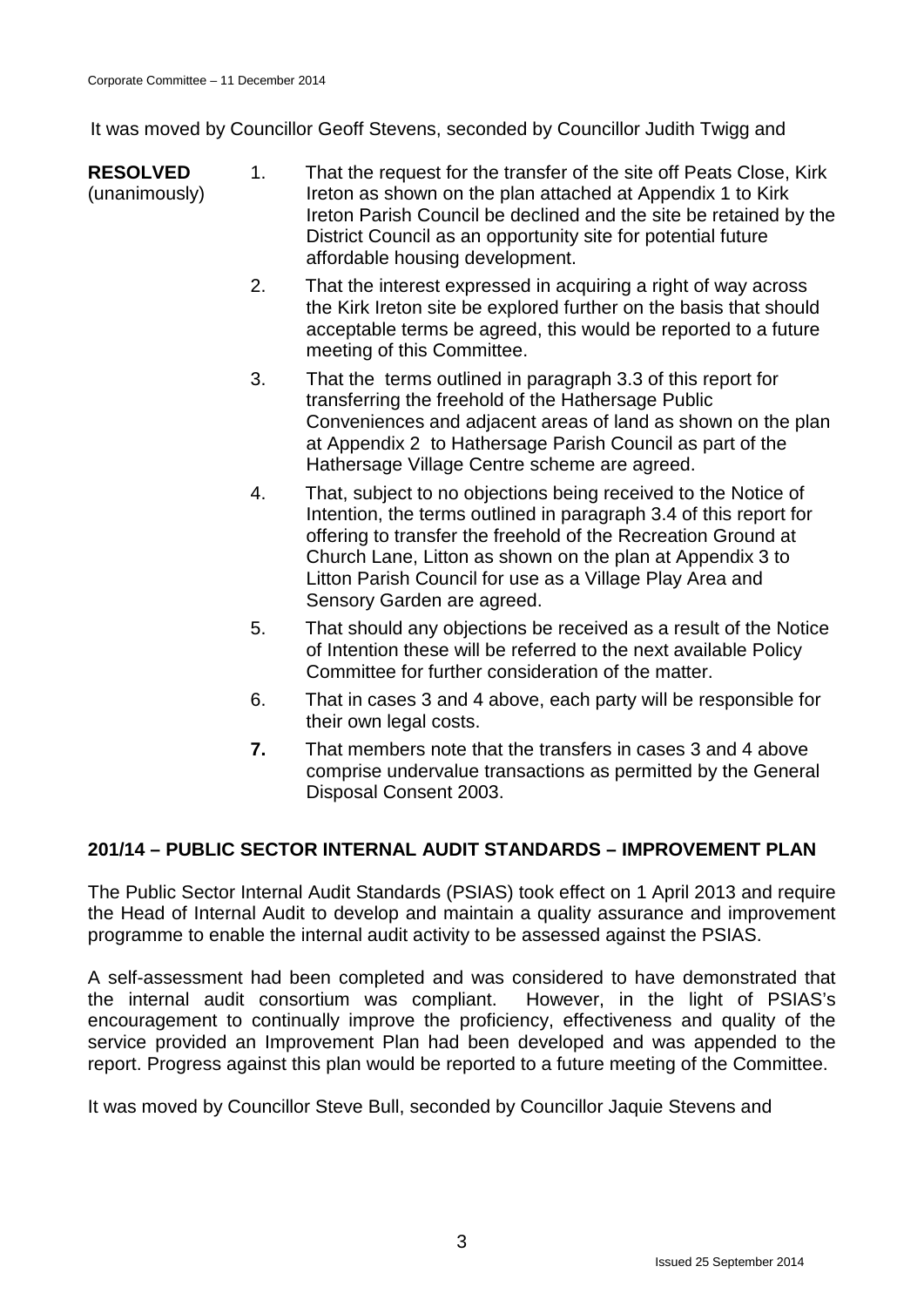# **RESOLVED**

- 1. That the report be noted.
- (Unanimously)
- 2. That progress against the improvement plan be reported back to the Committee as part of the internal audit annual report for 2014/15.

# **202/14 – PUBLIC INQUIRY – LAND AT ASKER LANE, MATLOCK**

The Committee noted that Richborough Estates Parnership had lodged an appeal against the refusal of outline planning permission for residential development of up to 110 dwellings on land at Asker Lane, Matlock (Application 14/00089/OUT) and that the appeal would be determined by a Public Inquiry in April 2015.

As the Council did not make budgetary provision for Public Inquiry costs arising from the Council's planning decisions authority was sought to fund the necessary expenditure from the General Reserve.

It was also noted that the Council's original grounds for refusal of the application based on its ability to demonstrate a housing land supply comfortably in excess of the requirements of the National Planning Policy Framework were no longer sustainable in the light of a significant change in circumstances resulting from the Derbyshire Dales Local Plan Examination in Public. It was proposed, therefore, that the Council's case to be presented at the Public Inquiry be restricted to the principle that developing the site was considered to be encroaching and harmful to landscape character and appearance.

It was moved by Councillor Jacquie, seconded by Councillor Geoff Stevens, MBE, and

#### **RESOLVED**

(unanimously)

- 1. That the approach to defending the appeal as outlined in Section 4 of the report be approved.
- 2. That expenditure of up to £30,000 be funded from the General Reserve and that the Council take this expenditure into consideration in calculating the revised budget estimates for 2015/15.

### **203/14 – INTERNAL AUDIT REPORTS CONCLUDED TO DATE UNDER THE 2014/2015 OPERATIONAL AUDIT PLAN AND FOLLOW UP OF PREVIOUS RECOMMENDATIONS**

Councillor David Fearn left the meeting at 7.25pm prior to consideration of this item.

The Committee considered internal audit report produced in respect of the 2015/2015 Internal Audit Plan and the progress made by management in implementing agreed audit recommendations made during 2011/2012, 2012/2013 and 2013/2014 audits.

Four audit reports were considered, as follows

- Debtors rated 'good'
- Members' Allowances rated 'satisfactory'
- Payroll rated 'satisfactory'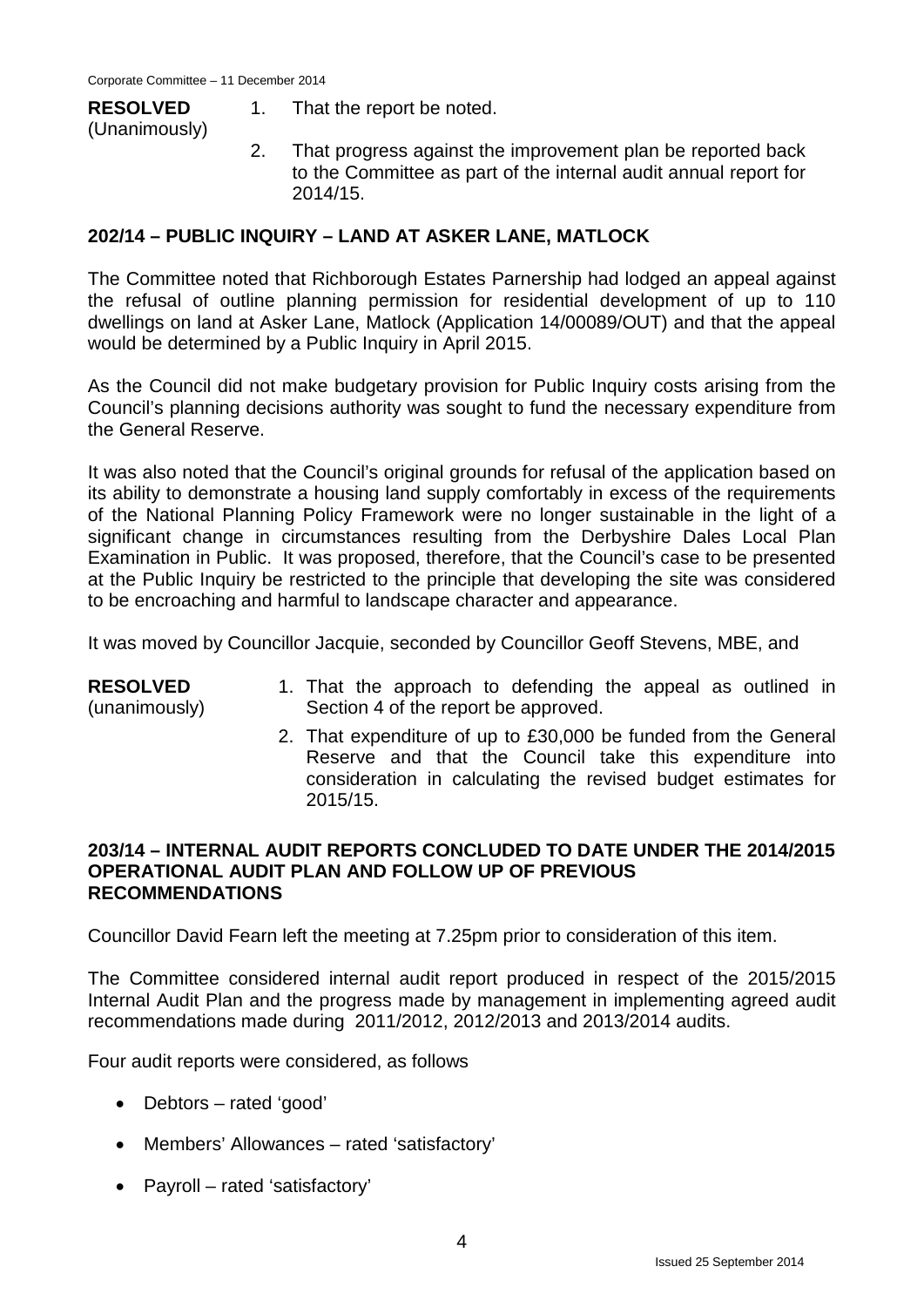Corporate Committee – 11 December 2014

• Car Parks – rated 'good'

It was moved by Councillor David Fearn, seconded by Councillor Steve Bull and

**RESOLVED** (unanimously) That the findings and conclusions of the internal audit reviews and follow-up of the implementation of previous recommendations be noted.

#### **204/14 – FRAUD PROSECUTION POLICY FOR COUNCIL TAX SUPPORT**

The Committee considered approval of a policy to deal with offences relating to fraud associated with Council Tax Support. This policy had been produced in the light of a decision by the Department for Work and Pensions to discontinue prosecutions related to Council Tax Support. A scheme of delegation for the administration of the proposed scheme was included in the report.

It was moved by Councillor Lewis Rose, seconded by Councillor Geoff Stevens and

#### **RESOLVED** (unanimously) 1. That the Fraud Prosecution Policy for Council Tax Support, as set out in Appendix 1 to the report, be approved

2. That the scheme of delegation to officers set out in paragraph 2.3 of the report be approved.

### **205/14 – ECONOMIC PLAN AND COMBINED AUTHORITIES**

The Committee considered a report that provided an update on progress with the Derbyshire Dales Economic Plan and with Local Enterprise Partnerships and Combined Authorities.

The report provided summary updates on the six action areas included in the Derbyshire Dales Economic Plan, as follows:

- Derbyshire Dales Business Advice
- Site promotion and development
- Business engagement
- Enterprise Peak District
- Site development loans
- Ongoing activity

The report highlighted the economic partnerships that had particular significance for the District Council and outlined proposals for the creation of a Derby and Derbyshire Combined Authority that would, initially, cover economic development and transport matters. An information pack, prepared by Derbyshire County Council, was appended to the report and the Committee was advised that a decision by Council would be necessary if the District Council wished to consider joining the Combined Authority.

It was moved by Councillor Lewis Rose, seconded by Councillor Irene Ratcliffe and

**RESOLVED** (unanimously) 1. That the Derbyshire Dales Economic Plan work programme be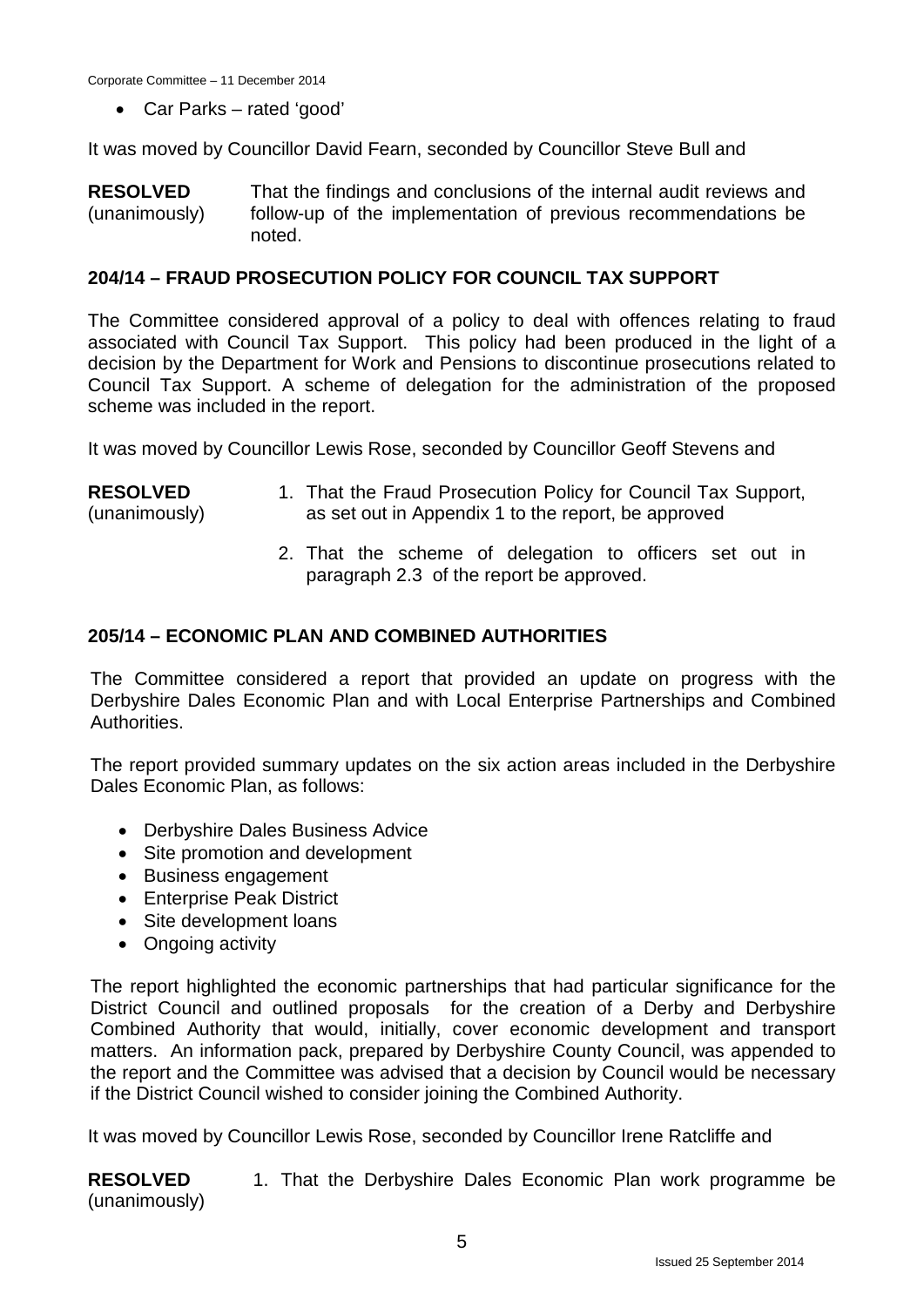noted.

**2.** That progress with Local Enterprise Partnerships and Combined Authorities be noted.

# **206/14 – CODE OF CORPORATE GOVERNANCE**

The Audit Commission requires local authorities to adopt a Local Code of Corporate Governance that details the system by which the Council controls and directs its functions and how it relates to the local community.

In conducting the annual review of the Code adopted in 2003 and last updated in 2013 particular emphasis had been placed on the need for good corporate governance to be understood and embraced by the new Council to be elected in 2015. Whilst all standards were currently met the recommendations sought improvements going forward and highlighted the need for effective training.

It was noted that the proposed amendments to the Employee Code of Conduct, designed to give more specific guidance as to the Council's expectations of the behaviour of employees, would be subject to consultation with staff and approval by the Joint Consultative Committee prior to final approval by the Committee.

It was moved by Councillor Geoff Stevens, seconded by Councillor Garry Purdy and

**RESOLVED**

1. That the revised Code of Corporate Governance be approved

(unanimously)

- 2. That the Employee Code of Conduct, as amended be approved for consultation and resubmission for final endorsement by the Committee.
- **3.** That, having regard to the feedback from the Focus Group on Member Training, a report is presented to a future meeting setting out proposals for the Induction Training Plan for the new Council in 2015.

# **207/14 – COUNCIL ADVERTISING NETWORK**

The Committee considered a report that set out the purpose and objectives of the Council Advertising Network and sought approval for the District Council to join the network for a trial period of 12 months.

It was moved by Councillor Lewis Rose, seconded by Councillor Judith Twigg and

**RESOLVED**

- (unanimously)
- 1. That the District Council joins the Council Advertising Network for a 12 month trial period subject to the advertising content matching the principles of the Council's Sponsorship Protocol and being complementary to corporate objectives
- 2. That operation of the Network be reviewed by the Committee prior to any further commitment beyond the trial period.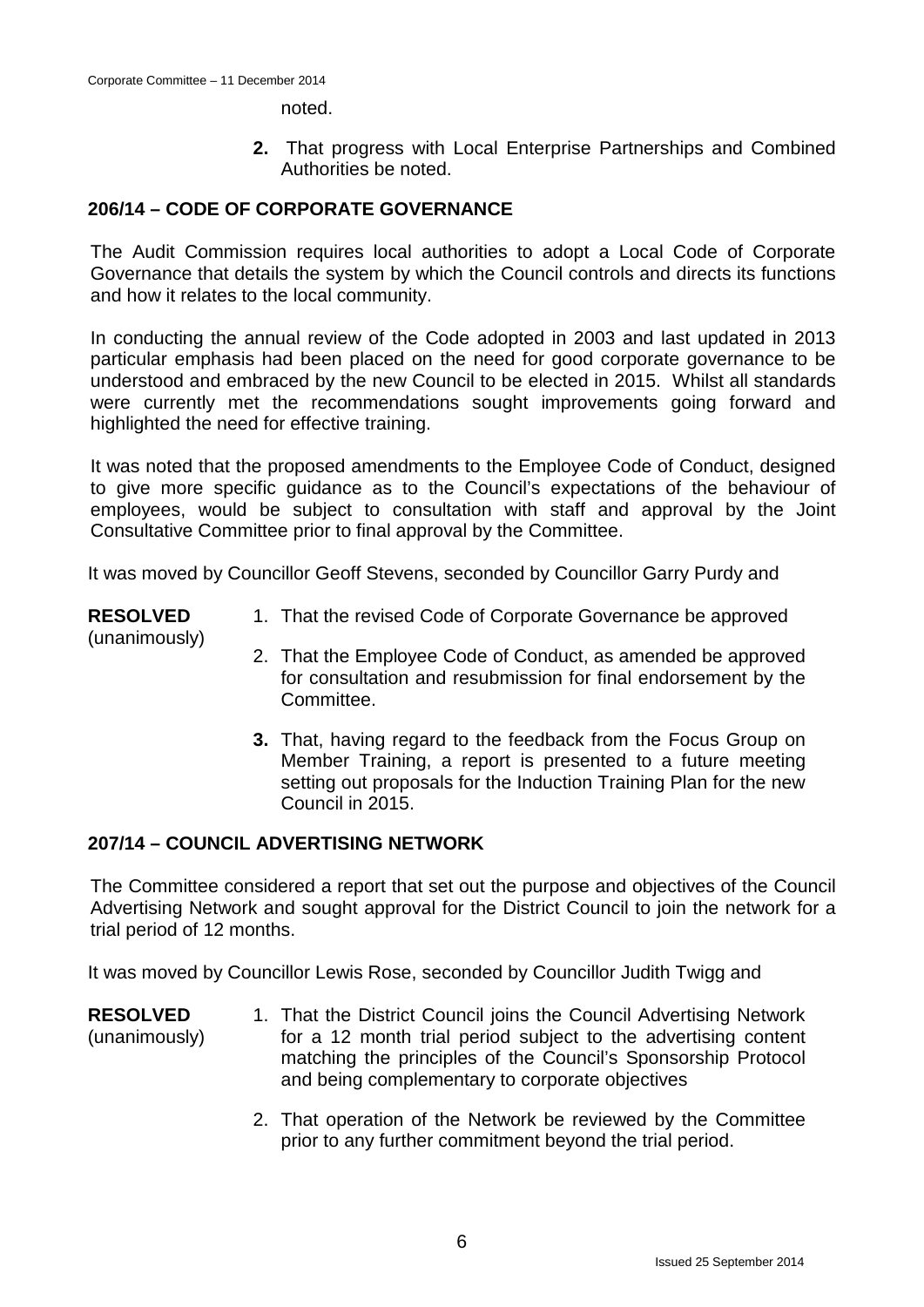#### **208/14 – NEW EMPLOYMENT POLICY : SICKNESS ABSENCE MANAGEMENT**

The Committee considered a report that set out the rationale for replacing the current Sickness Notification and Monitoring Procedure that had been in place since 2010. Whilst still encouraging Managers to support staff through ill-health the new Policy also provided them with the means to formally warn staff if absences were causing concern.

All staff had been consulted on the proposed Policy and it had been approved by the Joint Consultative Group on 9 October 2014.

It was moved by Councillor Geoff Stevens, seconded by Councillor Barrie Tipping and

**RESOLVED**

(unanimously)

- 1. That the adoption and implementation of the new Sickness Absence Management Policy be approved.
- 2. That any future changes to the policy statement are approved by the Committee but changes to the guidance notes are approved by the Corporate Leadership Team.
- 3. That Appeals against dismissal for sickness absence are heard by the Licensing and Appeals Committee
- 4. That the Sickness Absence Management Policy replaces the Sickness Notification and Monitoring Procedure.

# **209/14 – PROPOSED IMPROVEMENT TO THE DISTRICT COUNCIL'S ORDINARY PATERNITY LEAVE SUPPORT**

The Committee considered a report that proposed the improvement of the discretionary Ordinary Paternity Leave support offered by the District Council to match that offered by other local authorities. This proposal resulted from a suggestion raised at an Employee Group meeting in July 2014.

It was moved by Councillor Geoff Stevens, seconded by Councillor Bob Cartwright, and

**RESOLVED**

(unanimously)

- 1. That the adoption and implementation of the proposed improvement to the District Council's ordinary paternity leave support, to become 2 weeks on full contractual pay be approved.
- 2. That the improvement take effect with any paternity leave commencing from 15 December 205 and that the leave may be taken, within 56 days of the birth of the baby, as 2 consecutive weeks or two separate periods of one week.
- 3. That the District Council continue with the Statutory provisions for Additional Paternity Leave arrangement and pay until 5 April 2015 when the regulations for Shared Parental Leave take effect.
- 4. That the District Council also pay expectant fathers, who are qualifying employees, to accompany the expectant mother of their baby to up to 2 antenatal appointments, for half a day each, on full pay.
- 5. That the recent changes to statutory paternity support, the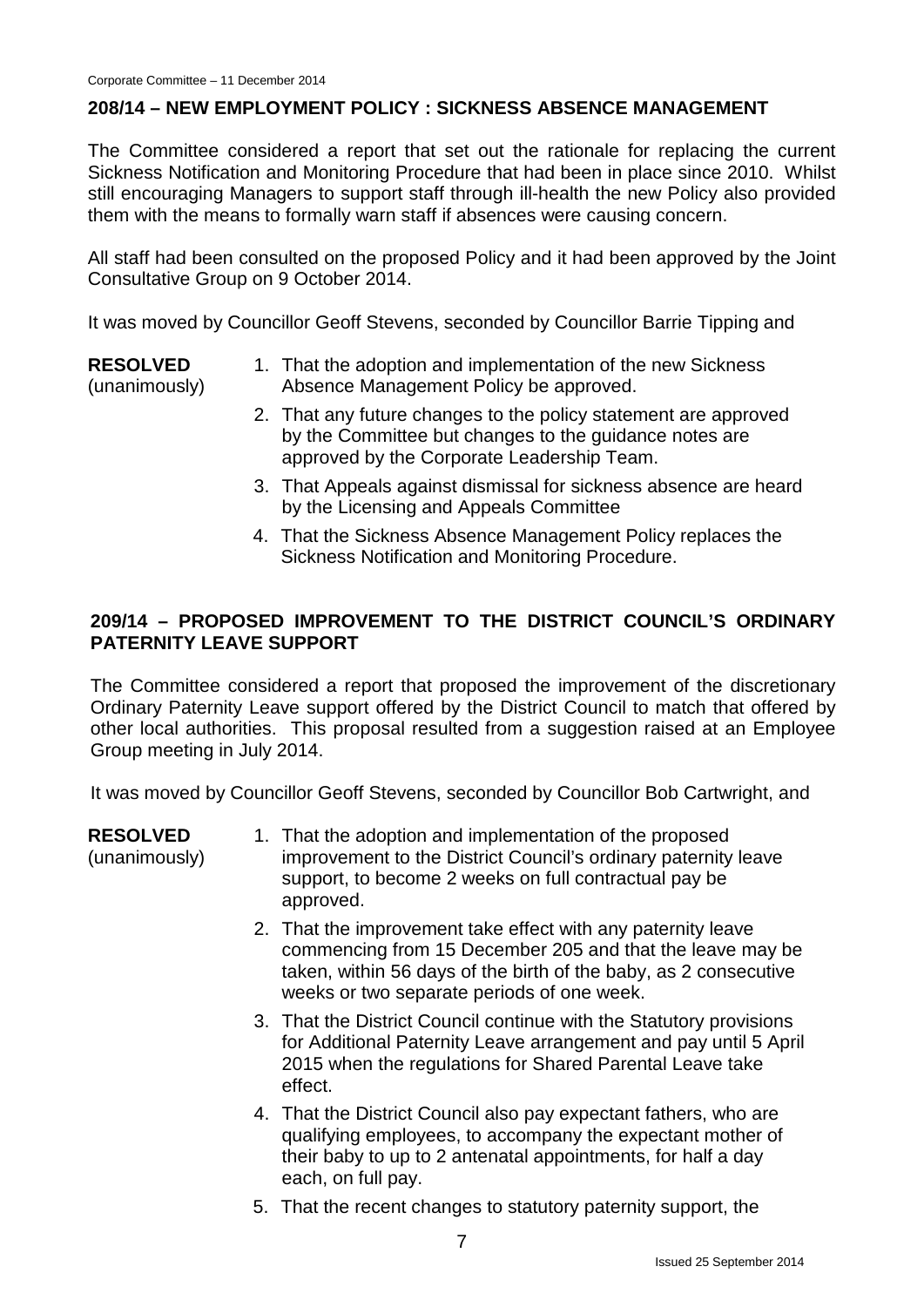forthcoming introduction of Shared Parental Leave and recommendations in this report be consolidated into a Paternity Leave Policy and an updated Maternity Leave Policy for future consideration.

### **210/14 – WHITE PEAK CYCLE LOOP AND PROPERTY MATTERS**

The Committee considered a proposal that authority be delegated to the Estates and Facilities Manager to agree terms for a land swap and three potential land disposals to enable the proposed route of the section of the White Peak Cycle Loop between Harrison Way, Northwood and a point to the south of Derwent Lane, Northwood to be established.

It was moved by Councillor David Chapman, MBE, seconded by Councillor David Fearn, and

| <b>RESOLVED</b> | 1. That the work undertaken in conjunction with Derbyshire      |
|-----------------|-----------------------------------------------------------------|
| (unanimously)   | County Council to identify a route for the section of the White |
|                 | Peak Cycle Loop between Old Station Close Rowsley and           |
|                 | Matlock as outlined on the plan at Appendix. 1 is noted.        |

- 2. That the Estates and Facilities Manager is authorised to agree the exact line and extent of the route of the proposed cycle path between Harrison Way, Northwood and a point to the south of Derwent Lane, Northwood subject to the transfer/dedication agreements being reported to a future meeting of this committee for approval.
- 3. That, authority be delegated to the Estates and Facilities Manager to agree heads of terms for a land swap with the owner of the Ashbrook Roofing site indicated in the plan at Appendix 2 on the basis of the terms outlined in paragraph 3.2 of this report subject to the agreed terms being reported to a future meeting of this committee for approval.
- 4. That authority be delegated to the Estates and Facilities Manager to agree heads of terms for the freehold disposal of the 3 sites on the plan at Appendix 3 with the neighbouring house owners on the basis of the terms outlined in paragraphs 3.5 and 3.6 of this report subject to the agreed terms being reported to a future meeting of this committee for approval.
- 5. That on the basis that these proposed transactions are to enable the White Peak Cycle Loop ,Derbyshire County Council are made responsible for the District Council's reasonable legal costs with the purchasers being responsible for their own legal costs

#### **211/14 – JOINT CONSULTATIVE GROUP MINUTES**

It was moved by Councillor Albert Catt, seconded by Councillor Irene Ratcliffe, and

**RESOLVED** (unanimously) That the minutes of the Joint Consultative Group meeting on 9 October 2014 be received.